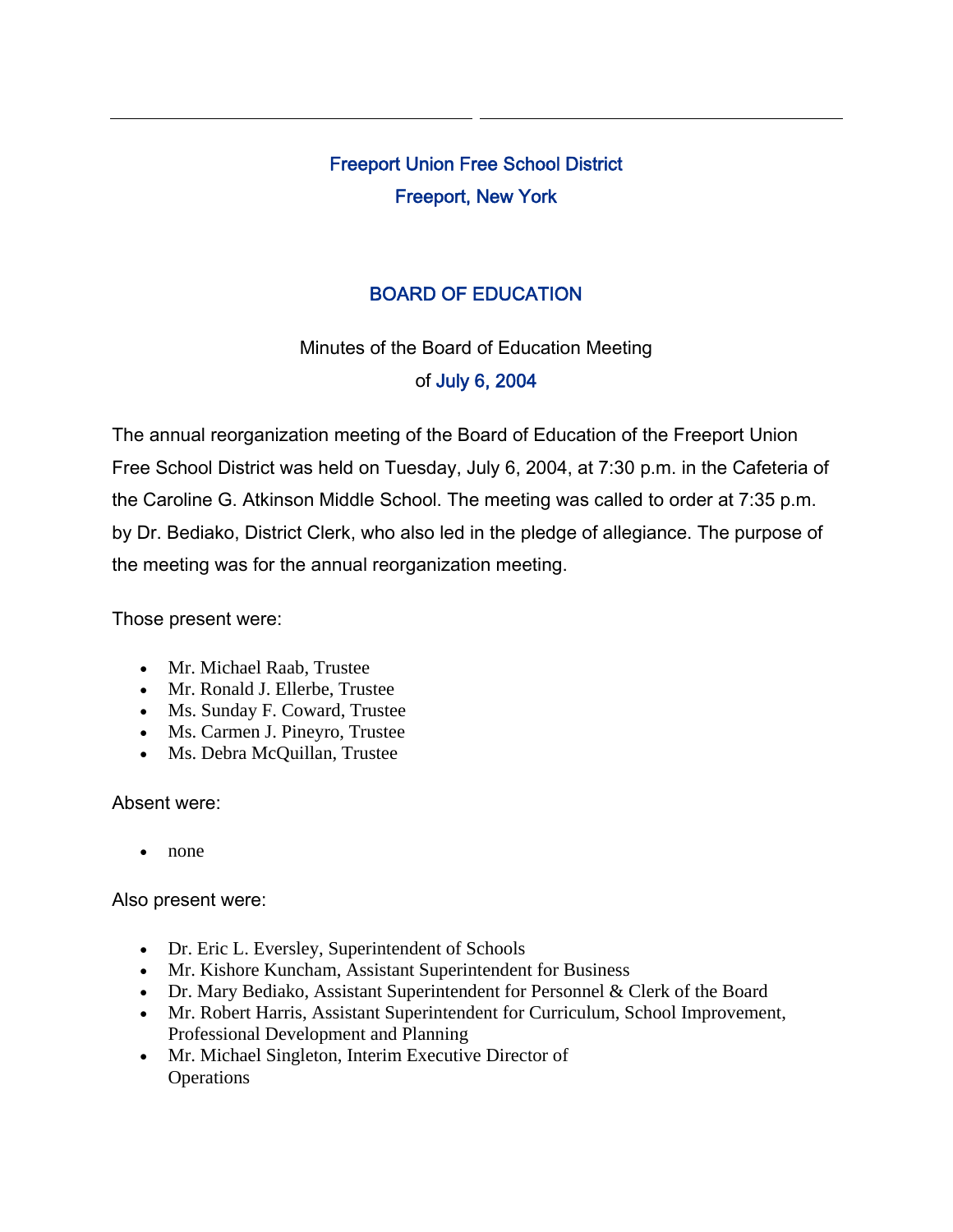Also absent were:

• None

The number of people in the audience at the opening of the meeting was approximately 25

# Organization of the Board

# Administration of the Oath of Office to the New Trustee

The Oath of Office was administered to Ms. Debra McQuillan, elected School Board Member, by Dr. Mary Bediako, District Clerk.

The Oath of Office was administered to Mr. Michael Raab, re-elected School Board Member, by his father, retired Judge Ira Raab.

At 7:40 p.m. on a motion by Ms. Coward and a second by Mr. Ellerbe the Board adjourned to Executive Session for a matter of Personnel. The vote was unanimous: Coward, Ellerbe, McQuillan, Piñeyro and Raab.

At 8:40 p.m. on a motion by Mr. Ellerbe and a second by Ms. Coward the Board returned from Executive Session and returned to open session. The vote was unanimous: Coward, Ellerbe, McQuillan, Piñeyro and Raab.

Nomination and Election of Officers and Oath of Office – President

On a motion by Ms. Coward and a second by Ms. McQuillan, Ms. Piñeyro was nominated for the office of President of the Board. There were no other nominations. All members present voted, the motion carried -

The results were -

- Ayes: Coward, McQuillan, Piñeyro, and Raab.
- Nays: none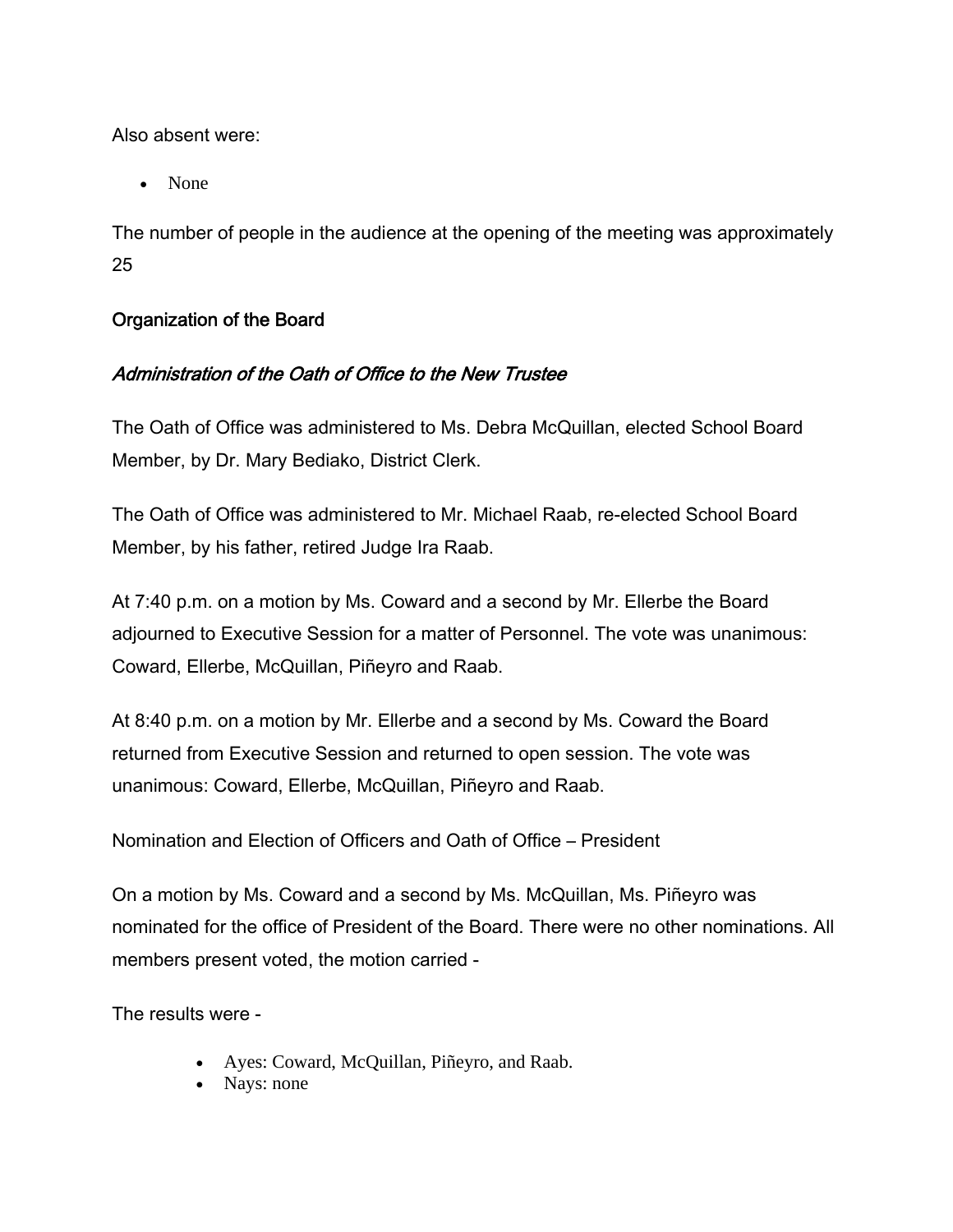• Abstention: Ellerbe.

The clerk administered the Oath of Office to the newly elected President.

Nomination and Election of Officers and Oath of Office - Vice President

On a motion by Ms. Coward and a second by Mr. Ellerbe, Ms. McQuillan was nominated for the office of Vice-President of the Board. There were no other nominations. All members present voted.

The results were:

- Ayes: Coward, Ellerbe, McQuillan, Piñeyro and Raab,
- Nays:  $0$
- Abstentions :0

The President administered the Oath of Office to the newly elected Vice-President.

#### Appointment of Officers

Mr. Raab offered the following resolution for adoption: Resolved that the Board of Education of the Freeport Union Free School District hereby appoints the following Officers to the Board for the 2004-2005 year in accordance with Education Law. These appointments shall be in effect from July 1, 2004 and shall terminate on June 30, 2005 :

- a. District Treasurer: *Debra Ferrugia*
- b. Deputy Treasurer: *Lisa Bonacci*
- c. Clerk of the Board: *Mary Bediako*
- d. Internal Claims Auditor: *Michael Singleton*
- e. Records Access Officer: *Mary Bediako*
- f. Environmental Safety Officer: *Spiro Colaitis/Janice Vastola*
- g. Purchasing Officer: *Kishore Kuncham*
- h. Records Management Officer: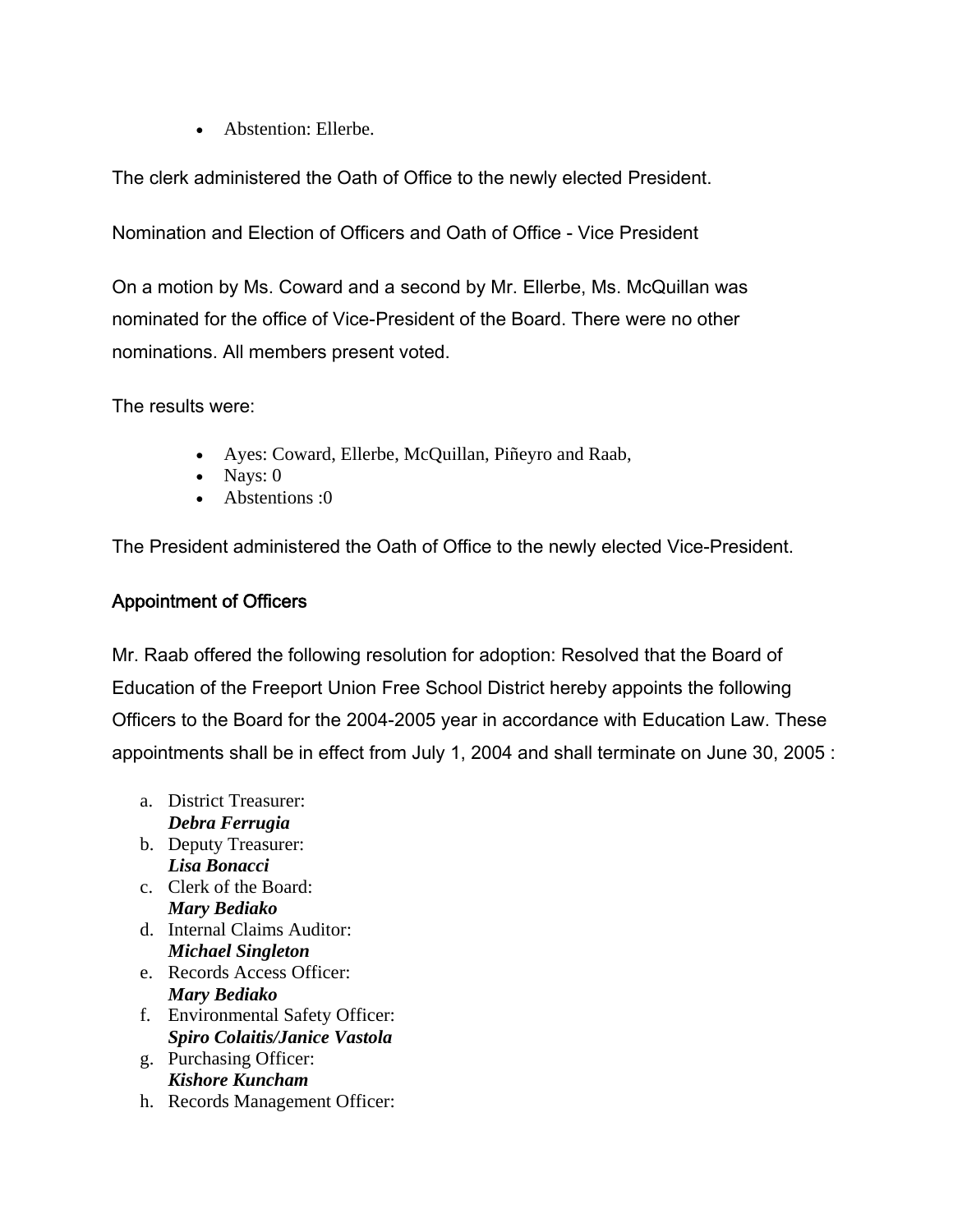#### *Denise A. Elmore* i. Attendance Officer: *Maria Duran*

The motion was seconded by Ms. McQuillan and the motion carried: Coward, Ellerbe, McQuillan, Piñeyro and Raab.

Ms. Piñeyro, President of the Board of Education, administered the oath of office to the appointed Officers.

# Appointment of the Auditor

Ms. McQuillan offered the following resolution for adoption: **BE IT RESOLVED** by the Board of Education of the Freeport Union Free School District that the official auditors of the District for the year 2004-2005 shall be the firm of: Coughlin Foundotos Cullen & Danowski, LLP, Certified Public Accountants.

The motion was seconded by Mr. Ellerbe and the motion carried: Coward, Ellerbe, McQuillan, Piñeyro and Raab.

Appointment of School Attorneys and Advisors to the Board

Mr. Ellerbe offered the following resolutions for adoption:

BE IT RESOLVED, by the Board of Education of the Freeport Union Free School District that the firm of Ingerman, Smith, LLP, is hereby appointed as general and labor counsel to the District for the 2004-2005 year.

BE IT RESOLVED that the firm of Hawkins, Delafield, and Wood, shall be appointed as bond counsel to the District for the period July 1,2004 to June 30, 2005 .

BE IT RESOLVED that New York Municipal Advisors Corporation be appointed as the financial advisors to the District for the period July 1, 2004 to June 30, 2005.

BE IT RESOLVED that the firm of Gruzen & Samton be appointed as the District's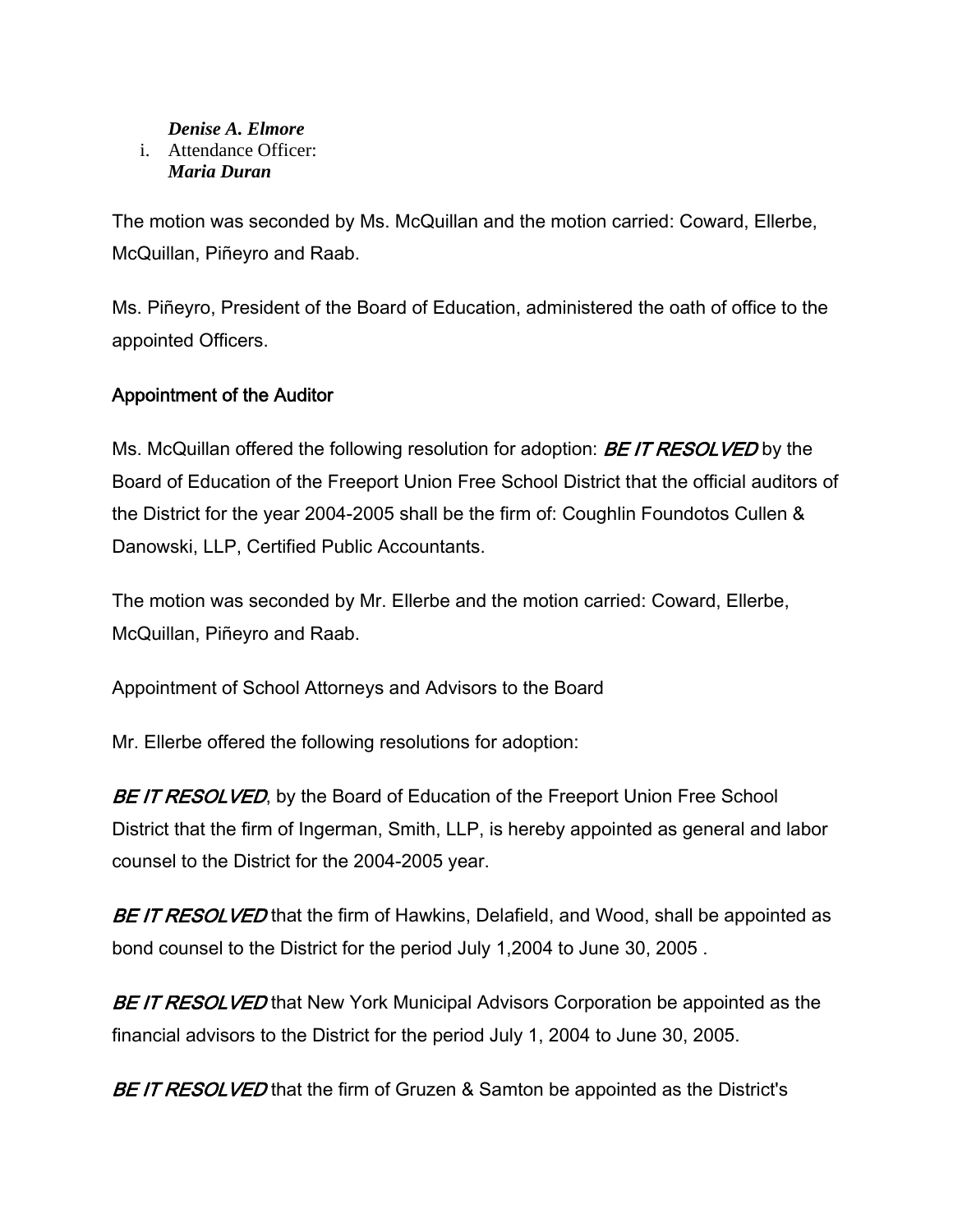architect for the school year 2004-2005 for the following projects:

- Archer Street School boiler replacement  $\&$  seal brick in gymnasium supply room.
- Atkinson School replace selective piping
- Columbus School roof replacement
- Freeport High School refurbish select bathrooms

BE IT RESOLVED that the firm of JMOA be appointed Construction Management firm for Capital Projects for the District for the period July 1, 2004 to June 30, 2005 for the following Capital Projects:

- a. Archer Street School boiler replacement & seal brick in gymnasium supply room.
- b. Atkinson School replace selective piping
- c. Columbus School roof replacement
- d. Freeport High School refurbish select bathrooms.

BE IT FURTHER RESOLVED, 2005, for 2004/2005 Capital Projects and any other pending projects. Program Management Services includes complete architectural work (design), construction administration, submissions to State Education Department, accounting, and closeouts.

The motion was seconded by Ms. Coward and carried:

- Yeas: Coward, Ellerbe, McQuillan and Piñeyro.
- Nays: Raab.
- Abstentions: none

# Appointment of the Committees on Special Education

Ms. Coward offered the following resolution for adoption:

BE IT RESOLVED by the Board of Education of the Freeport Union Free School District that the amended appointments to the Committees on Special Education shall be in accordance to Education Law and shall be effective for the year 2004-2005;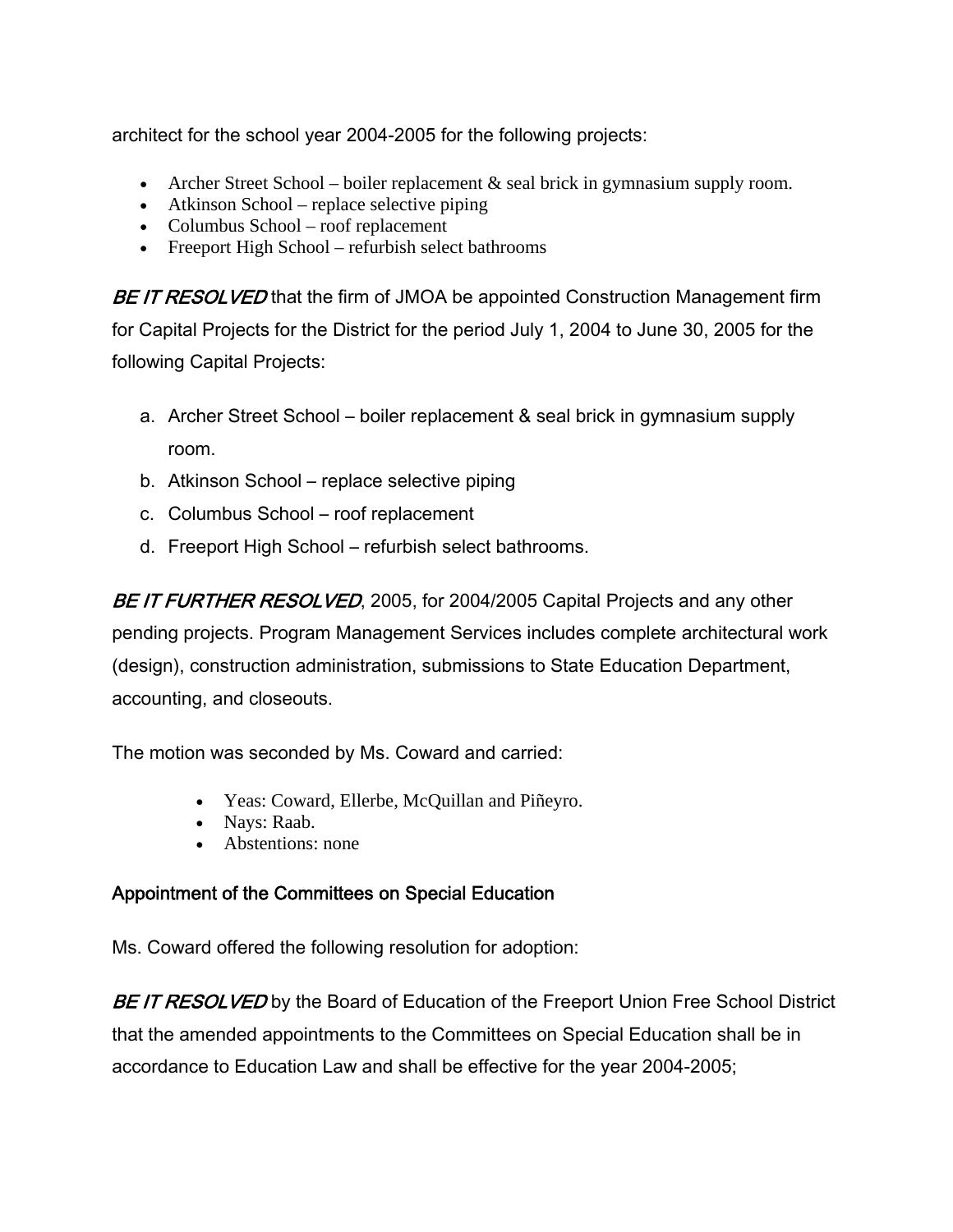BE IT RESOLVED by the Board of Education of the Freeport Union Free School District that the amended appointments to the Committees on Special Education shall be in accordance to Education Law and shall be effective for the year 2004-2005;

- 1. **Central CSE Committee**: Chairperson/Administrator Diane Ditchfield; School Building Psychologist, Parent Representatives – Dianne Clark, Yevette Gaynor, Katherine Brophy, Karen Mazzola, Donna Rafael, Kathleen Santamaria, Dorothy Freeman-Jones, Doree Seiver, Physician - Dr. Denise Robinson or alternate appointed by the Board; all special education teachers on staff, and the child's teacher.
- 2. **CSE Subcommittee / Columbus** Chairperson/Administrator Peggy Miller; Psychologist - Arthur Dozier, Ph.D.; All special education teachers on staff; Nurse/ Teacher - to be named; and all parent representatives appointed for the Central CSE Committee.
- 3. **CSE Subcommittee / Archer** Chairperson/Administrator Paula Lein; Psychologist Lissette Santiago; all special education teachers on staff; Nurse/ Teacher –to be named; the child's teacher, and all parent representatives appointed for the Central CSE Committee.
- 4. **CSE Subcommittee / Bayview** Chairperson/Administrator; Psychologist, all special education teachers on staff; the child's teacher, Nurse/ Teacher - to be named; and all parent representatives appointed for the Central CSE Committee.
- 5. **CSE Subcommittee /Giblyn** Chairperson/Administrator Harris Chandler; Psychologist - Magaly Raiehle; All special education teachers on staff; the child's teacher, Nurse/ Teacher - Jeanne Frein; and all parent representatives appointed for the Central CSE Committee.
- 6. **CSE Subcommittee / New Visions** Chairperson/Administrator Renee Crump; Psychologist; All special education teachers on staff; the child's teacher, Nurse/ Teacher - Toni Pincus; and all parent representatives appointed for the Central CSE Committee.
- 7. **CSE Subcommittee / Atkinson** Chairperson/Administrator Gladys Andrews; Psychologist – Patricia Williams, All special education teachers on staff; Nurse/ Teacher – Agnes Burgess; the child's teacher, and all parent representatives appointed for the Central CSE Committee.
- 8. **CSE Subcommittee / Dodd** Chairperson / Administrator John O'Mard; Psychologist –Michael McGinn, All special education teachers on staff; the child's teacher, Nurse/ Teacher - Peggy Sameroff; and all parent representatives appointed for the Central CSE Committee.
- 9. **CSE Subcommittee / FHS** Chairpersons/Administrators –Michael Courtney; Psychologists - Glenn Clark and Esperanza Yepes, Elizabeth D'Aiello; All special education teachers on staff; the child's teacher, Nurse/ Teacher - Sarah Molese; and all parent representatives appointed for the Central CSE Committee.
- 10. **Committee on Preschool Special Education** Chairperson/Administrator Arthur Dozier; Parent Representatives - Dorothy Freeman-Jones, Doree Seiver, Evaluators/Teachers on staff at State Education Department approved preschool special education programs, evaluation sites, and County approved itinerant service providers; Professionals from Agencies serving child - birth to two years - all professionals on staff;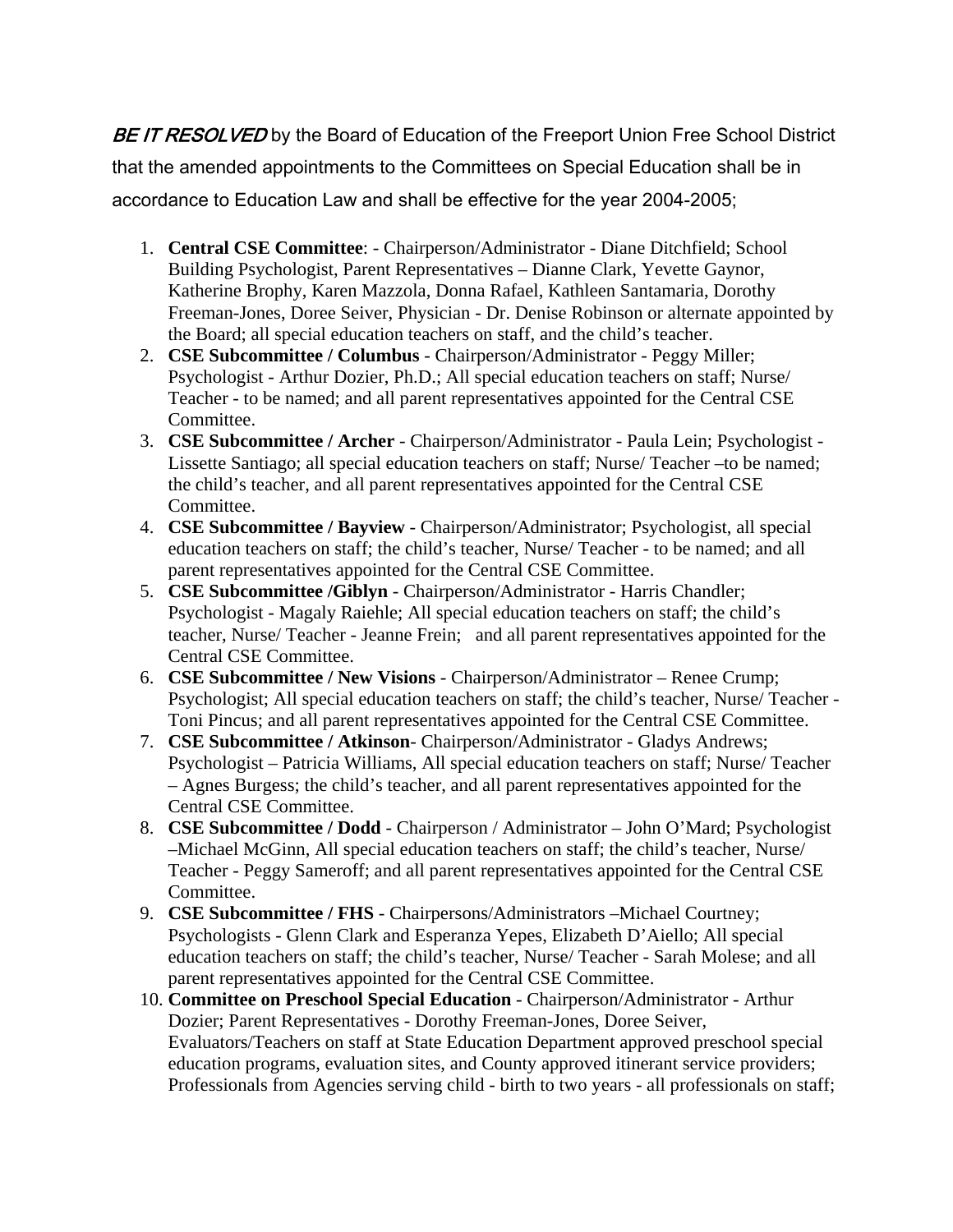Professional appointed by the County - Antonia Della Veccia Monson or alternate County designee; and the surrogate parent will be Dorothy Freeman-Jones; Evaluators / Teachers Evaluators/Teachers on staff at State Education Department approved preschool special education programs, evaluation sites, and County approved itinerant service providers; Professionals from Agencies serving child - birth to two years - all professionals on staff; Professional appointed by the County - Antonia Della Veccia Monson or alternate County designee; and the surrogate parent will be Dorothy Freeman-Jones.

BE IT FURTHER RESOLVED, that the District Clerk shall canvass the list of impartial hearing officers who have expressed a willingness to conduct hearings in Nassau County in order to assess whether such hearing officers are willing to serve as hearing officers in connection with Freeport matters and to ascertain whether there is any conflict of interest or appearance of impropriety which would preclude a hearing officer from hearing a Freeport matter.

The motions were seconded by Ms. McQuillan and were carried, the vote was: Coward, Ellerbe, McQuillan, Piñeyro and Raab.

# Appointment of the School Physicians

Mr. Ellerbe offered the following resolution for adoption:

BE IT RESOLVED by the Board of Education of the Freeport Union Free School District that the following physicians shall be appointed as school physicians for the 2004-2005 school year:

- Dr. Denise Robinson,
- Dr. Stratos Kantounis,
- Dr. David Klein, and,
- Dr. Sue Ann Kowal.

The motion was seconded by Ms. Coward and the motion carried: Coward, Ellerbe, McQuillan, Piñeyro and Raab.

# Appointments to the Scholarship and Honors Board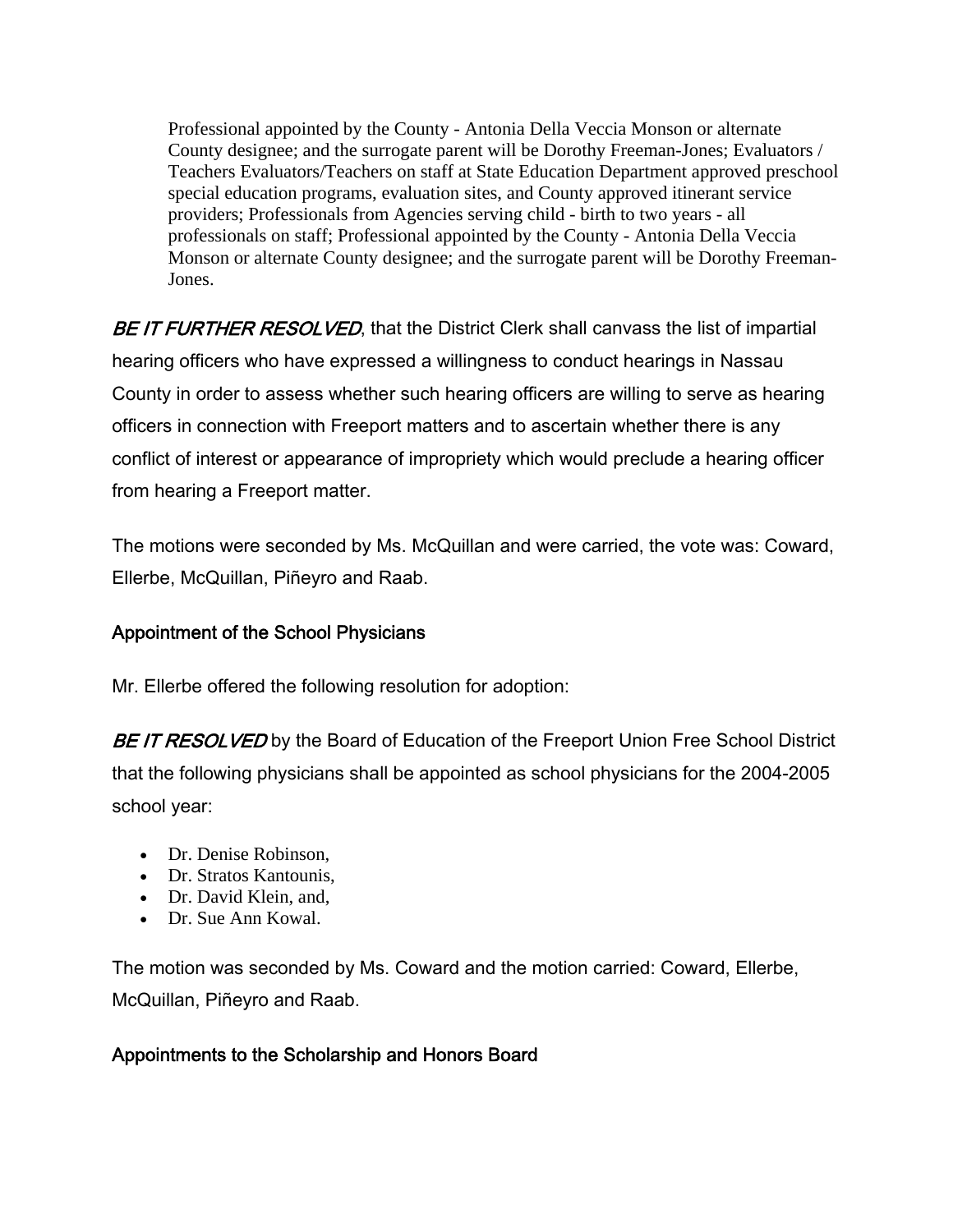Ms. McQuillan offered the following resolution for adoption:

**RESOLVED** that the Board of Education of the Freeport Union Free School District hereby re-appoints the following member to the Scholarship and Honors Board for the three year term beginning July 1, 2004 and ending June 30, 2007 :

• Dr. Albert Renken

The motion was seconded by Mr. Ellerbe and the motion carried: Coward, Ellerbe, McQuillan, Piñeyro and Raab.

# Designation of Banks as Depositories

Ms. Coward offered the following resolution for adoption:

BE IT RESOLVED by the Board of Education of the Freeport Union Free School District that the Bank of New York, JP Morgan Chase Bank, Citibank, Fleet Bank, North Fork Bank, Commerce Bank, Municipal Investors Service Corporation (MBAI) and NYLAF (Cadre Securities, Inc.) shall be designated as the depositories of the District for 2004- 2005.

The motion was seconded by Mr. Ellerbe and unanimously carried: Coward, Ellerbe, McQuillan, Piñeyro and Raab.

# Appointment of the Official Papers

Mr. Raab made a motion to drop the Long Island Graphic and use La Tribuna. The motion was seconded by Ms. Piñeyro. The motion failed.

The vote was:

- Yeas: Piñeyro and Raab.
- Nays: Coward, Ellerbe and McQuillan.
- Abstentions: 0.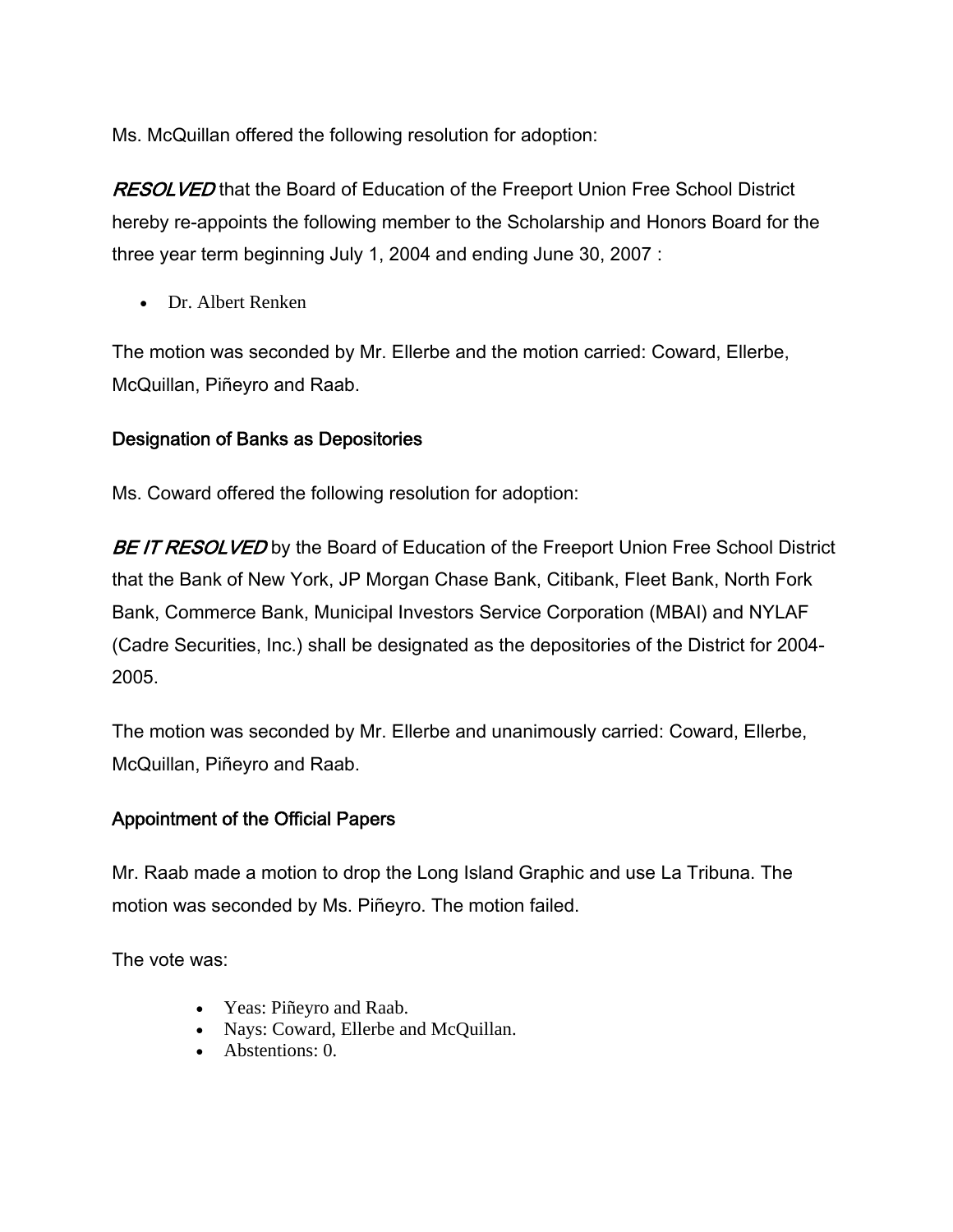Mr. Ellerbe offered the following resolution for adoption:

BE IT RESOLVED by the Board of Education of the Freeport Union Free School District that The Freeport/Baldwin Leader, and the Long Island Graphic, two papers with local distribution, shall be designated as the official papers for the purpose of placing legal advertisements; and that Newsday shall be designated as the official alternate paper for the purpose of placing legal advertisements on an emergency and need basis.

The motion was seconded by Ms. Coward and the motion carried:

- Yeas: Coward, Ellerbe and McQuillan.
- Nays: Raab.
- Abstentions: Piñeyro.

# Authorization of Petty Cash Accounts

Mr. Raab offered the following resolution for adoption:

BE IT RESOLVED by the Board of Education of the Freeport Union Free School District that petty cash accounts be established for the School Year 2004-2005. These accounts shall be established as follows:

- District Clerks Office in the amount of \$100;
- Senior Account Clerk, Business Office in the amount of \$100;
- Account Clerk, Business Office in the amount of \$100;
- High School Principal in the amount of \$100;
- Dodd Middle School Principal in the amount of \$100;
- Atkinson School Principal in the amount of \$100;
- Archer Street School Principal in the amount of \$100;
- Leo F. Giblyn School Principal in the amount of \$100;
- Bayview Avenue School Principal in the amount of \$100;
- New Visions School Principal in the amount of \$100;
- Columbus Avenue School Principal in the amount of \$100; and
- Cafeteria in the amount of \$100.

The motion was seconded by Ms. Coward and unanimously carried: Coward, Ellerbe, McQuillan, Piñeyro and Raab.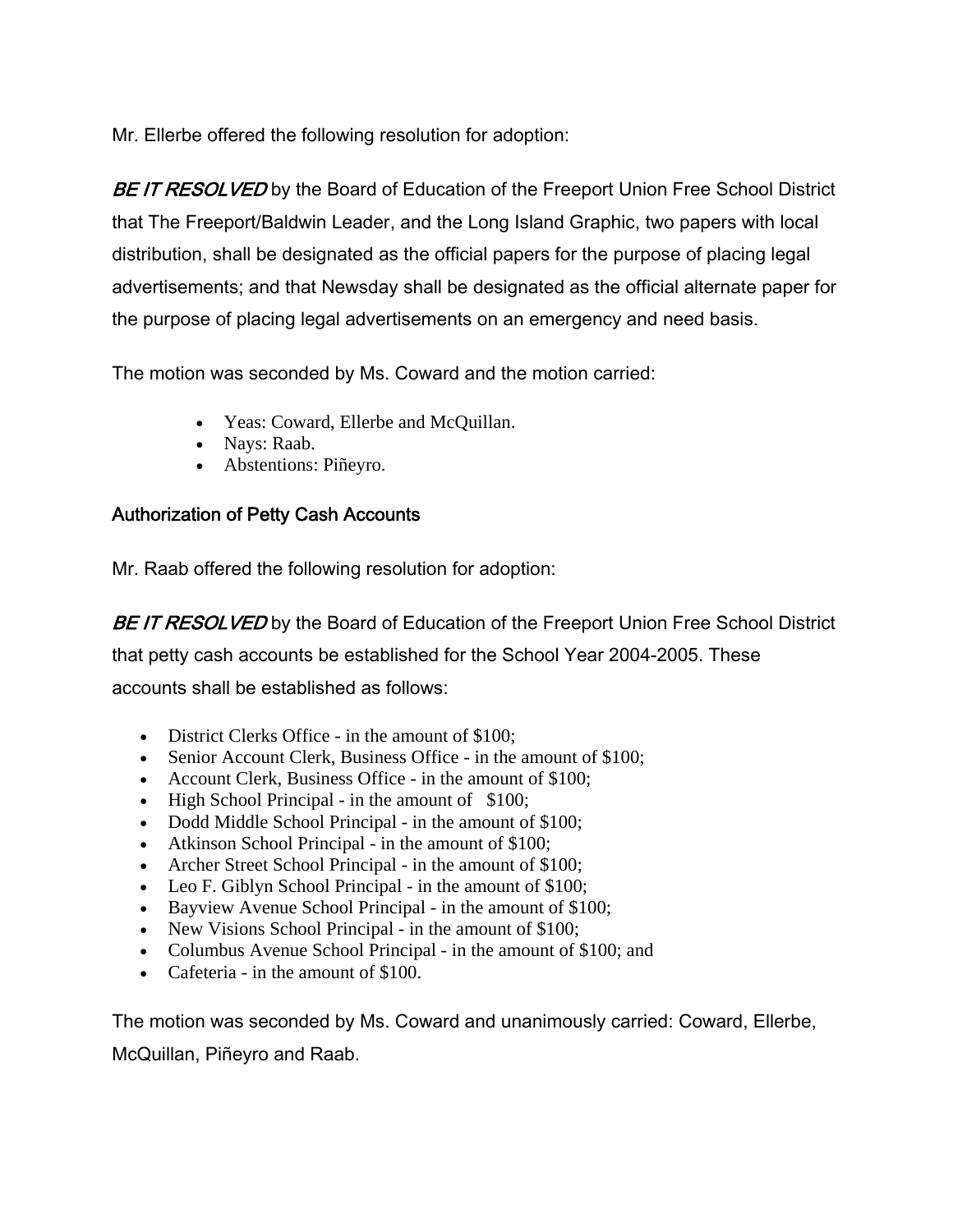# Authorization to Make Budget Transfers

Ms. McQuillan offered the following resolution for adoption:

BE IT RESOLVED by the Board of Education of the Freeport Union Free School District that the Superintendent of Schools is hereby authorized to make budget transfers in accordance with the regulations as set forth by the Commissioner of Education and in accordance with the policy on budget transfers as set forth by the Board.

The motion was seconded by Ms. Coward and unanimously carried: Coward, Ellerbe, McQuillan, Piñeyro and Raab.

# Authorization to Open Bids

Ms. Coward offered the following resolution for adoption:

BE IT RESOLVED by the Board that the following employees be authorized to receive and open bid proposals for the year 2004-2005:

- a. Superintendent of Schools
- b. Assistant Superintendents of School
- c. Executive Director of Operations
- d. Purchasing Official
- e. Clerk of the Board
- f. Director /Assistant Director of Facilities
- g. Assistant Business Manager
- h. Computer Operations Manager
- i. Program Directors
- j. Transportation Supervisor

FURTHER RESOLVED that any three shall be present at all bid openings in

accordance with Board policy.

The motion was seconded by Mr. Raab and unanimously carried: Coward, Ellerbe, McQuillan, Piñeyro and Raab.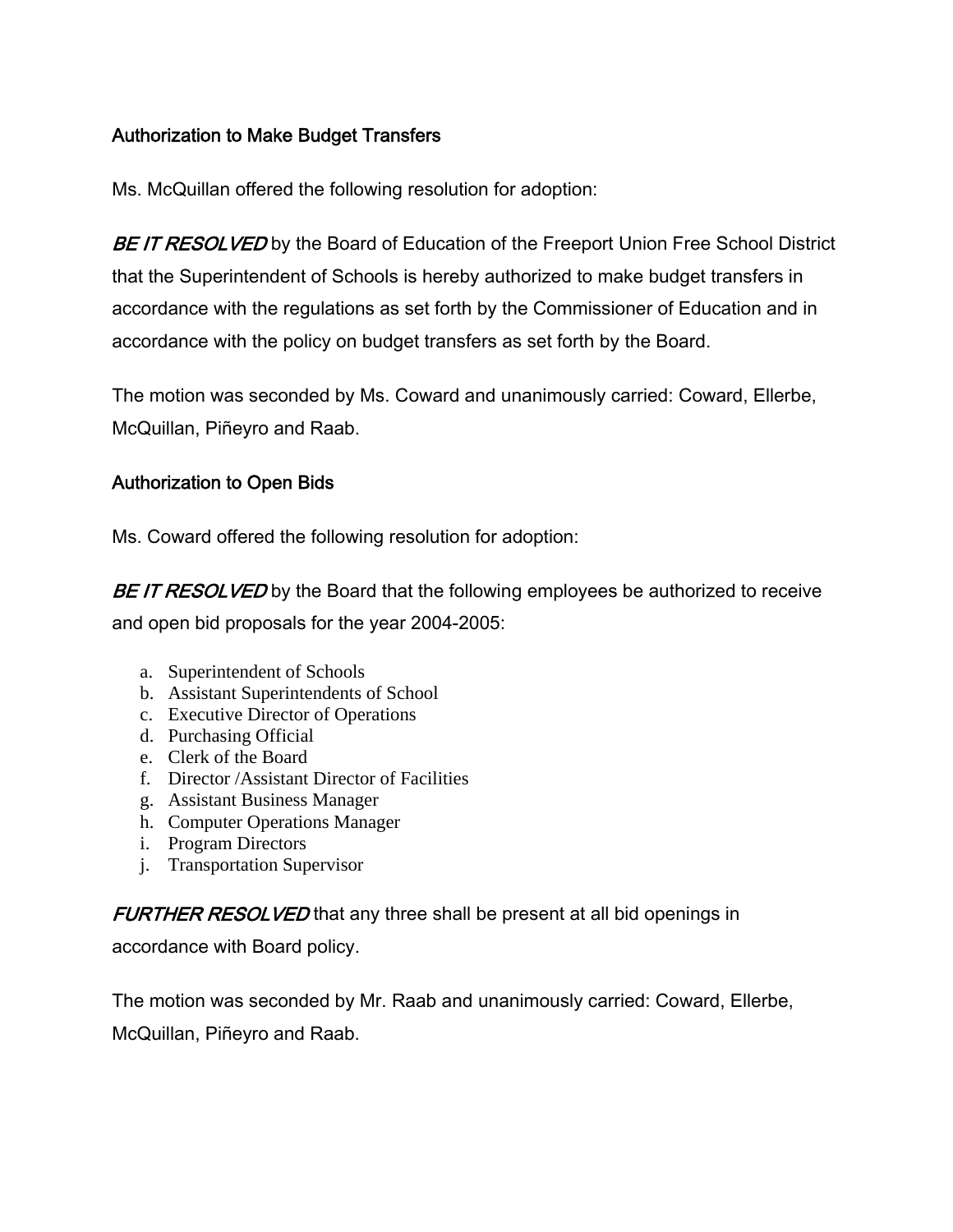# Establishment of District Rates

Mr. Ellerbe offered the following resolution for adoption: Resolved that the Board hereby establishes the following schedule of rates:

Use of Facilities (Buildings) and Fields shall be in accordance with the regulations here attached and the fee schedule shall be as follows:

- 1. \$10 room charge per day;
- 2. \$250 security deposit;
- 3. additional security fee on weekdays as determined by the numbers of users on a particular day;
- 4. Auditorium Usage \$100 for the first two hours and \$50 per hour for each hour thereafter;
- 5. AV Supervisor \$35 per hour;
- 6. AV Technician \$8.50 per hour;
- 7. Custodial \$35 per hour weekends and holidays;
- 8. Security \$30 per hour weekends and holidays;
- 9. Field permit for an 8 week period (July and August only) \$300 and a \$250 security deposit;
- 10. Cafeteria and gymnasium usage at \$35 per day.

# Authorized Reimbursable Travel Mileage Allowance shall be set at the IRS rate.

School Lunch Prices shall be as follows:

- o Early Childhood Lunch \$0.85
- $\circ$  Elementary (1-6) \$1.25
- o Secondary (7-12) \$1.50
- o Milk \$0.30
- o Chocolate Milk \$0.35

#### Substitute Teacher Rates shall be as follows:

- The daily rate \$100; and
- P

The motion was seconded by Ms. Coward and the motion was unanimously carried:

Coward, Ellerbe, McQuillan, Piñeyro and Raab.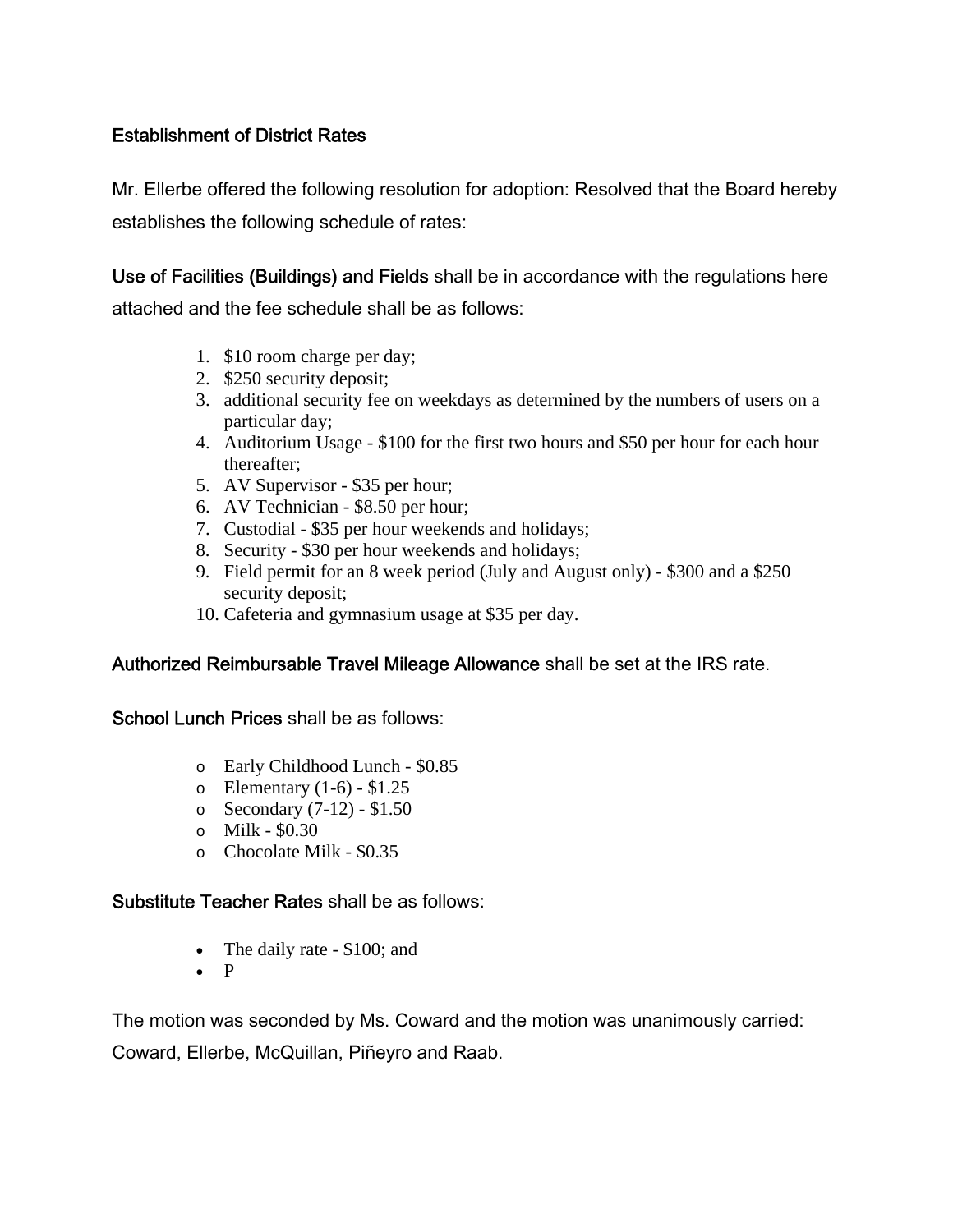# Designation of Authorized Signatures on Checks

Mr. Raab offered the following resolution for adoption:

BE IT RESOLVED that the Treasurer be authorized to sign checks on behalf of the District for the period to begin July 1, 2004 and end June 30, 2005; and,

FURTHER RESOLVED that, in the absence of the Treasurer, the Assistant Treasurer, shall be authorized to sign checks on behalf of the District for the period to begin July 1, 2004 and end June 30, 2005.

The motion was seconded by Ms. McQuillan and the motion was unanimously carried: Coward, Ellerbe, McQuillan, Piñeyro and Raab.

# Certification of Payrolls

Ms. McQuillan offered the following resolution for adoption:

**RESOLVED** by the Board of Education of the Freeport Union Free School District that the Superintendent of Schools or his or her designee shall be designated as the authorized person to certify the payrolls of the District from July 1, 2004 to June 30, 2005.

The motion was seconded by Ms. Coward and unanimously carried: Coward, Ellerbe, McQuillan, Piñeyro and Raab.

#### Authorization to Approve Conferences

Ms. Coward offered the following resolution for adoption:

BE IT RESOLVED by the Board of Education of the Freeport Union Free School District that the Superintendent of Schools or his or her designee, shall be designated as the authorized person to approve employee requests to attend conferences for the year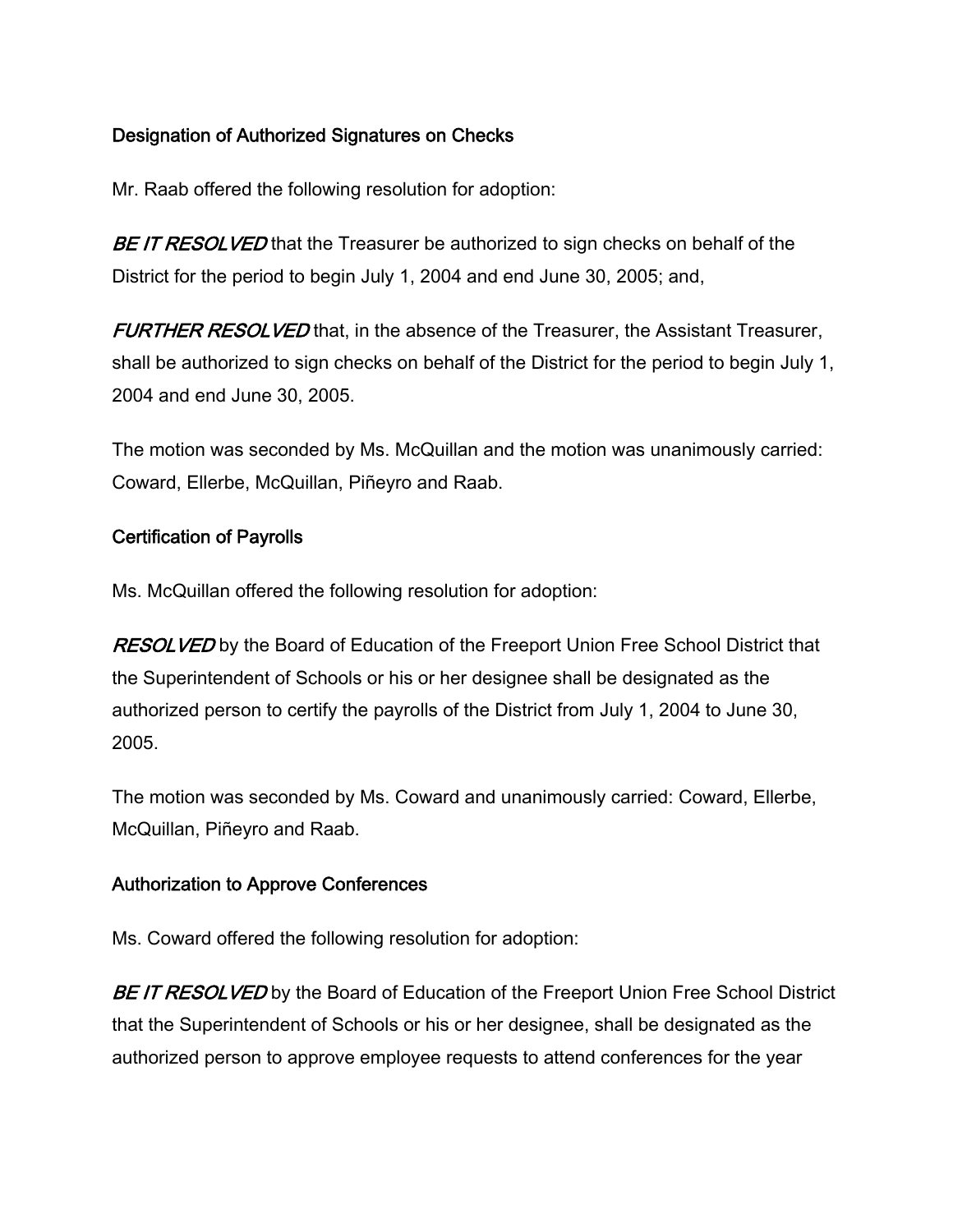2004-2005.

The motion was seconded by Mr. Raab and unanimously carried: Coward, Ellerbe, McQuillan, Piñeyro and Raab.

# Bonding of Employees

Mr. Ellerbe offered the following resolution for adoption:

BE IT RESOLVED by the Board of Education of the Freeport Union Free School District in accordance with the Laws of the State of New York, that the following employees and officers of the Board shall be bonded for the amounts specified for the year 2004-2005;

- o that the Treasurer shall be bonded in the amount of \$400,000; and
- $\circ$  that the Assistant Treasurer shall be bonded in the amount of \$400,000; and
- o that the Assistant Superintendent for Business shall be bonded in the amount of \$400,000; and that the Manager for Computer Operations shall be bonded in the amount of \$100,000; and that the Personal Computer Support Technician shall be bonded in the amount of \$100,000; and
- $\circ$  that the District Clerk shall be bonded in the amount of \$100,000; and
- $\circ$  that the Central Treasurer Extra Classroom Activity in the amount of \$100,000; and that the Internal Claims Auditor shall be bonded in the amount of \$100,000.

The motion was seconded by Ms. Coward and carried -

The vote was:

- Yeas: Coward, Ellerbe, McQuillan and Piñeyro.
- Nays: Raab.
- Abstentions: 0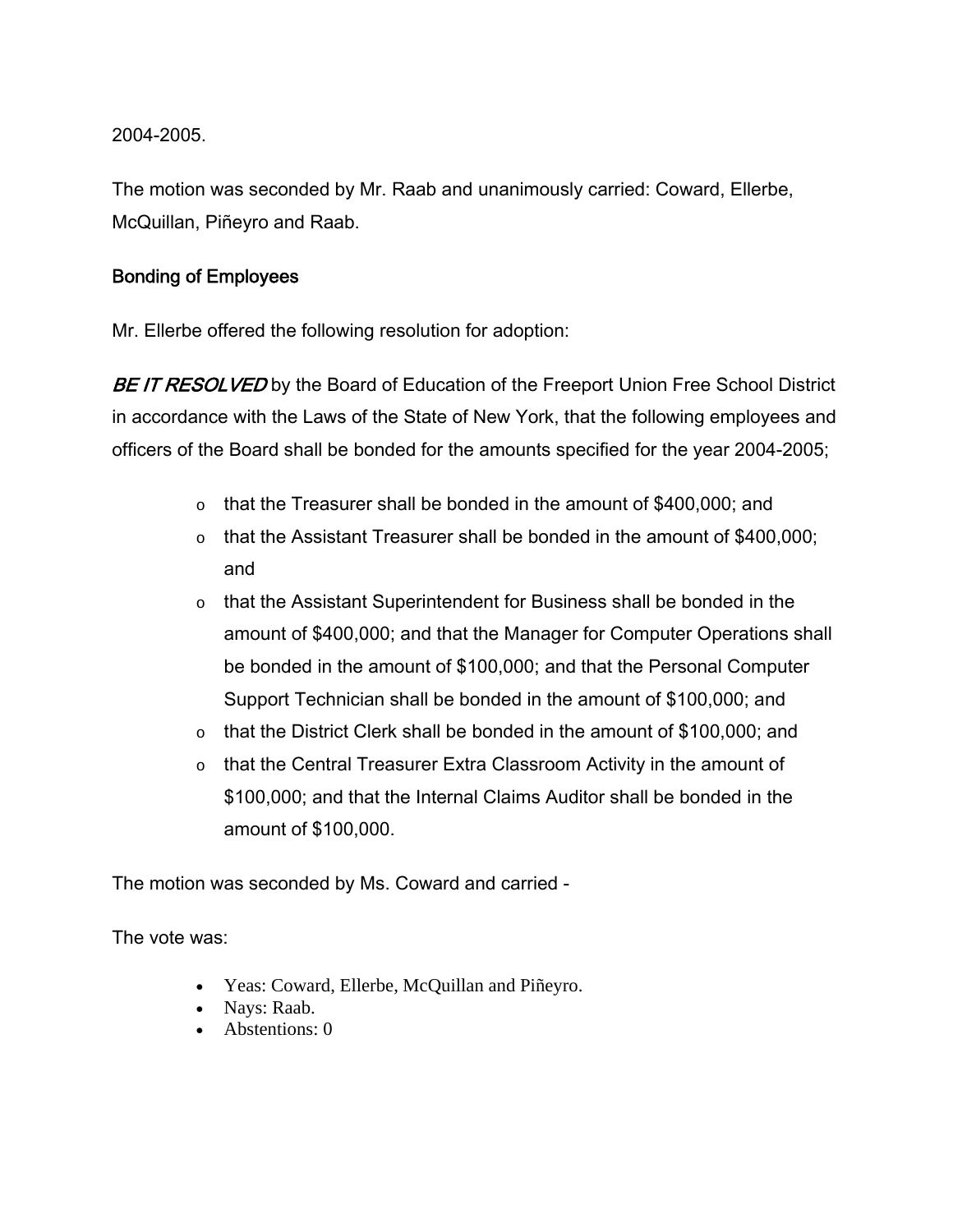# Acceptance of State and Federal Funds

Mr. Raab offered the following resolutions for adoption:

BE IT RESOLVED by the Board of Education of the Freeport Union Free School District that the Board accepts, as a necessary preliminary, any and all State and Federal funds that are to be used for the improvement of the Educational System of the Freeport Public Schools.

And be it also resolved that the Board of Education of the Freeport Union Free School District hereby authorizes the Superintendent of Schools to apply for and accept all grants from governmental and private organizations.

The motions were seconded by Ms. McQuillan and unanimously carried: Coward, Ellerbe, McQuillan, Piñeyro and Raab.

# Indemnification of School Board Members and Employees

Ms. McQuillan offered the following resolution for adoption:

BE IT RESOLVED by the Board of Education of the Freeport Union Free School District that all Trustees, Officers, Employees, and Agents of the Board shall be afforded the defense and indemnification protections in accordance with Public Officers Law §18, and or any successor statute, and the protections in accordance with Education Law §3811.

The motion was seconded by Mr. Raab and the motion carried: Coward, Ellerbe, McQuillan, Piñeyro and Raab.

# Authorization of Board Memberships

Ms. Coward offered the following resolution for adoption:

BE IT RESOLVED by the Board of Education of the Freeport Union Free School District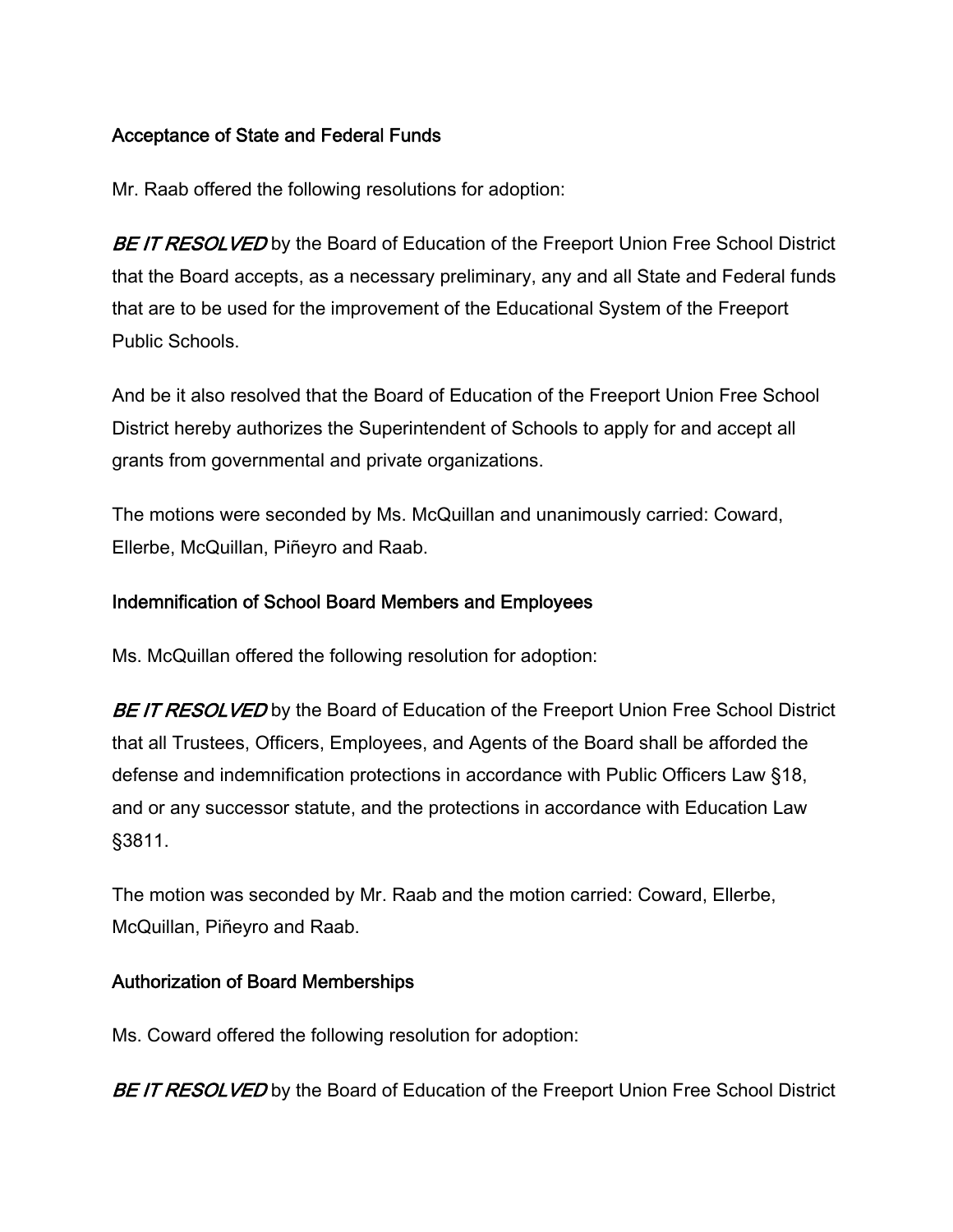that the Board agrees to and does hereby authorize membership in the following organizations related to education for the year 2004-2005:

- National School Boards Association:
- New York State School Boards Association;
- Nassau Suffolk School Boards Association:
- R. E. F. I. T.;
- National Alliance of Black School Educators:
- National Caucus of Hispanic School Board Members; and
- New York State Magnet Schools

The motion was seconded by Mr. Ellerbe and the motion carried: Coward, Ellerbe, McQuillan, Piñeyro and Raab.

### Authorization to Enter into Agreements

Mr. Raab offered the following resolution for adoption:

BE IT RESOLVED that the Superintendent of Schools is hereby authorized and directed to enter into resolution agreements resolving impartial hearings on behalf of the Board of Education when in his or her judgment the proposed resolution is in the best interest of the District.

The motion was seconded by Ms. Coward and unanimously carried: Coward, Ellerbe, McQuillan, Piñeyro and Raab.

# Appointment of the Board of Registration

Mr. Raab offered the following resolution for adoption:

BE IT RESOLVED by the Board of Education of the Freeport Union Free School District that the Board of Registration shall be appointed in accordance with Education Law, and shall serve until thirty days following the next Election; the Board hereby appoints: Denise A. Elmore; Jo Ann Cook; Frank Tucker; Susan Stamidis; Joan Holland and Janice Falco.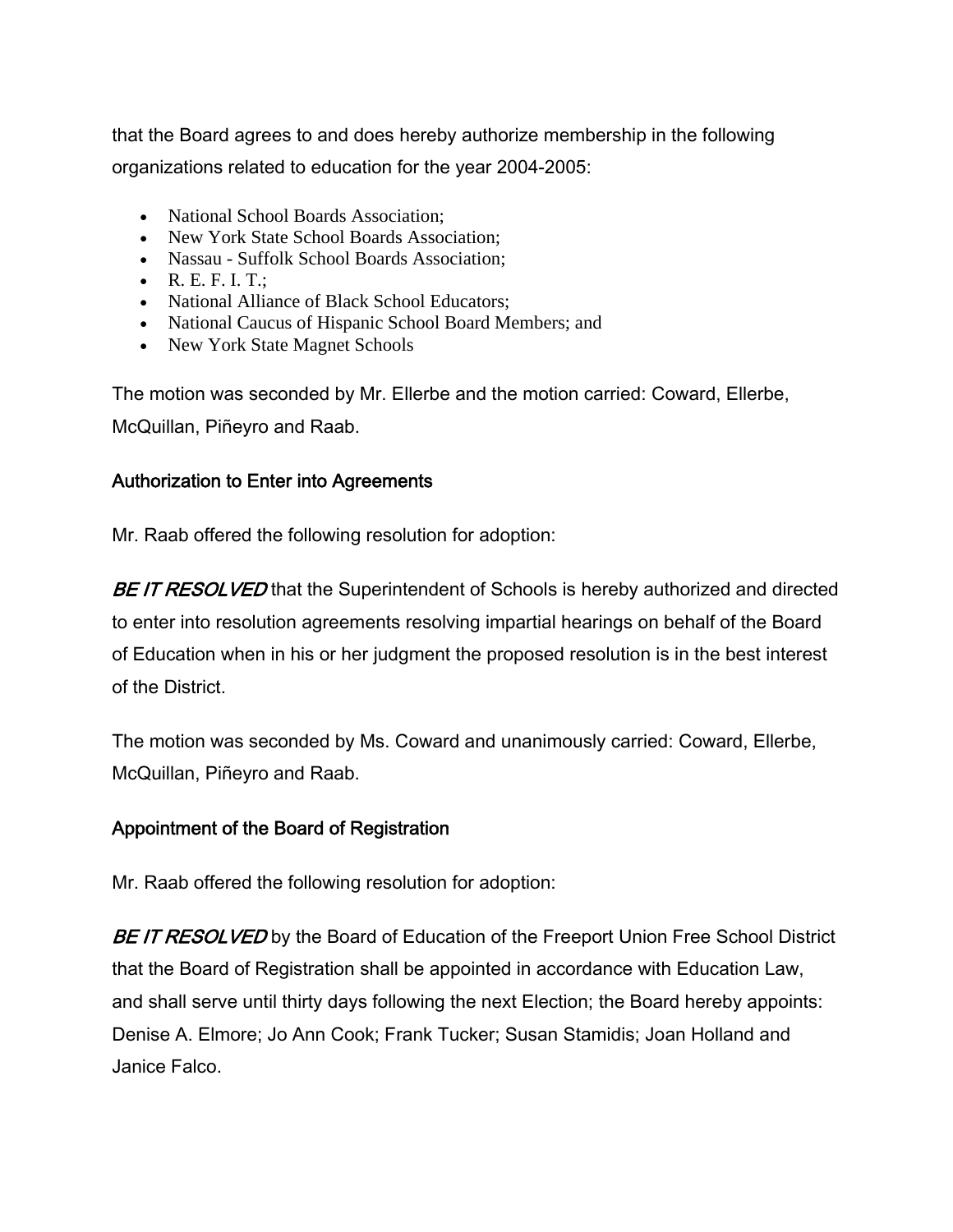The motion was seconded by Ms. McQuillan and unanimously carried: Coward, Ellerbe, McQuillan, Piñeyro and Raab.

#### Questions From the Public

The public was then given the opportunity to address the Board of Education. Each speaker was allowed to address the Board for six minutes on the other items for action. The Board and administration addressed the comments from the public.

#### OTHER ACTION

#### Resignation of Staff

Mr. Raab offered the following resolution for adoption:

BE IT RESOLVED that the Board of Education of the Freeport Union Free School District hereby accepts the letter(s) of resignation from the following staff members as listed in the following Change of Status Report - Resignation.

Darleen Gottlieb, part-time Teaching Assistant, effective June 30, 2004.

Barry Tacktill, English Teacher, effective July 4, 2004 .

Idis Ortiz, Guidance Counselor, effective June 30, 2004.

Harry Lindner, Custodian, effective September 14, 2004 .

The motion was seconded by Mr. Ellerbe and unanimously carried: Coward, Ellerbe, McQuillan, Piñeyro and Raab.

#### Appointment of Staff

Mr. Ellerbe offered the following resolution for adoption: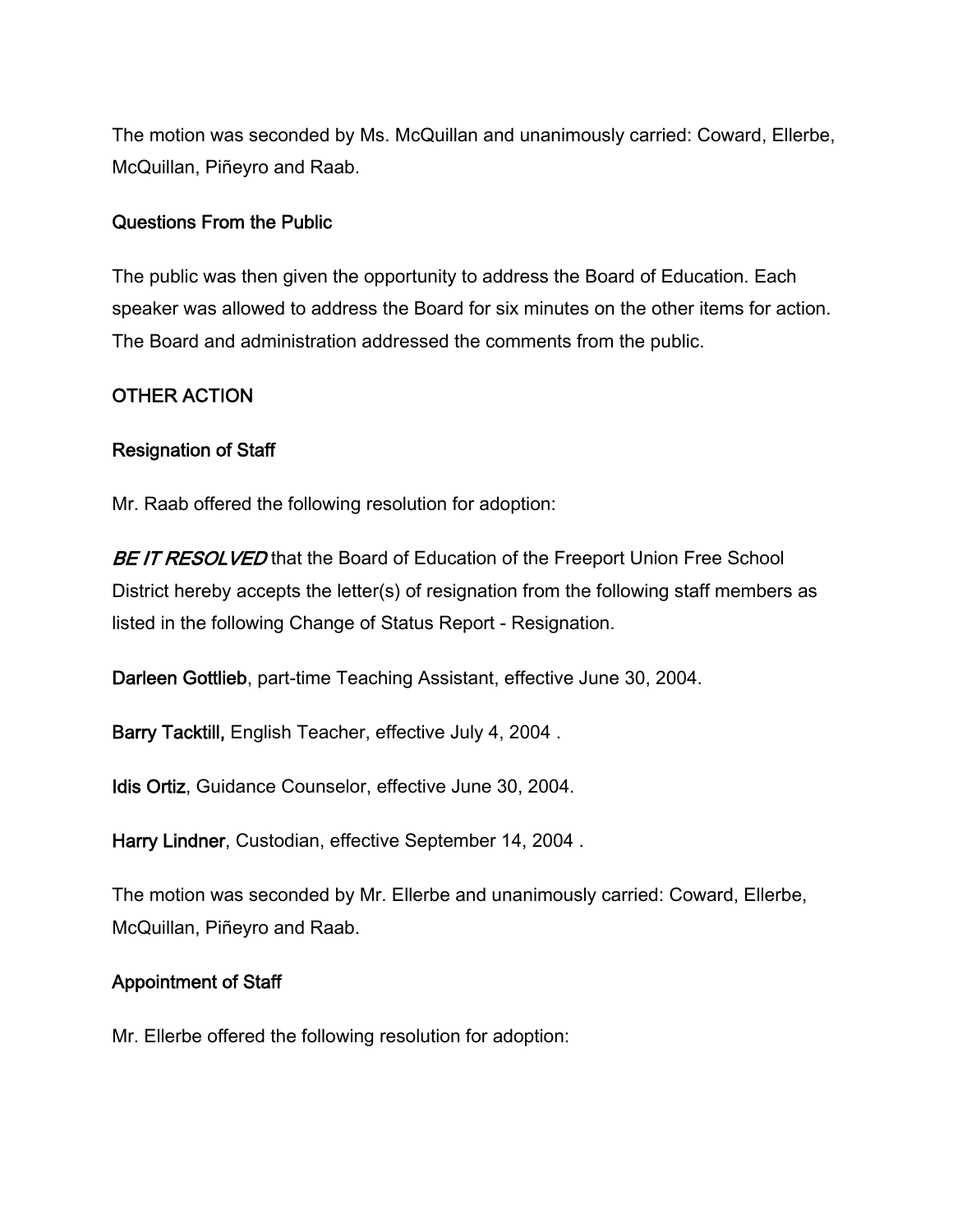### **Probationary**

RESOLVED that the Board of Education of the Freeport Union Free School District, upon the recommendation of the Superintendent, hereby appoints the individuals listed in the attached Appointment of Staff Report - Probationary, in accordance with the rules of the Board of Regents. These individuals shall possess appropriate certification allowing them to serve as teachers in the public schools of New York

Monica Hipschman, Reading Teacher, (replacing K. Maier, retired) a probationary appointment effective September 1, 2004 through August 31, 2006. Compensation will be on step 5-2A of the U6D Schedule at \$62,125. Assignment: Bayview.

Stephanie Geller, Music Teacher, (replacing S. Geller 4/5 Teacher resignation & 1/5 new) a probationary appointment effective September 1, 2004 through August 31, 2007. Compensation will be on step 3-2A of the U6D Schedule at \$57,616. Assignment: Columbus.

Melissa Ruivo, ESL Teacher, (new) a probationary appointment effective September 1, 2004 through August 31, 2007. Compensation will be on step 1-2A of the U5D Schedule at \$53,126. Assignment: Districtwide.

Magda Penagos,, ESL Teacher, (new) a probationary appointment effective September 1, 2004 through October 6, 2006. Compensation will be on step 3-2A of the U6D Schedule at \$57,616. Assignment: Districtwide.

Susan Johnson, (replacing S. Johnson, 4/5 Teacher resignation & 1/5 new) a probationary appointment effective September 1, 2004 through August 31, 2007. Compensation will be on step 9-2A of the U6D Schedule at \$71,575. Assignment: New Visions.

Desiree Zamot, ESL Teacher, (replacing J. M. DiNoto, retired) a probationary appointment effective September 1, 2004 through August 31, 2007 . Compensation will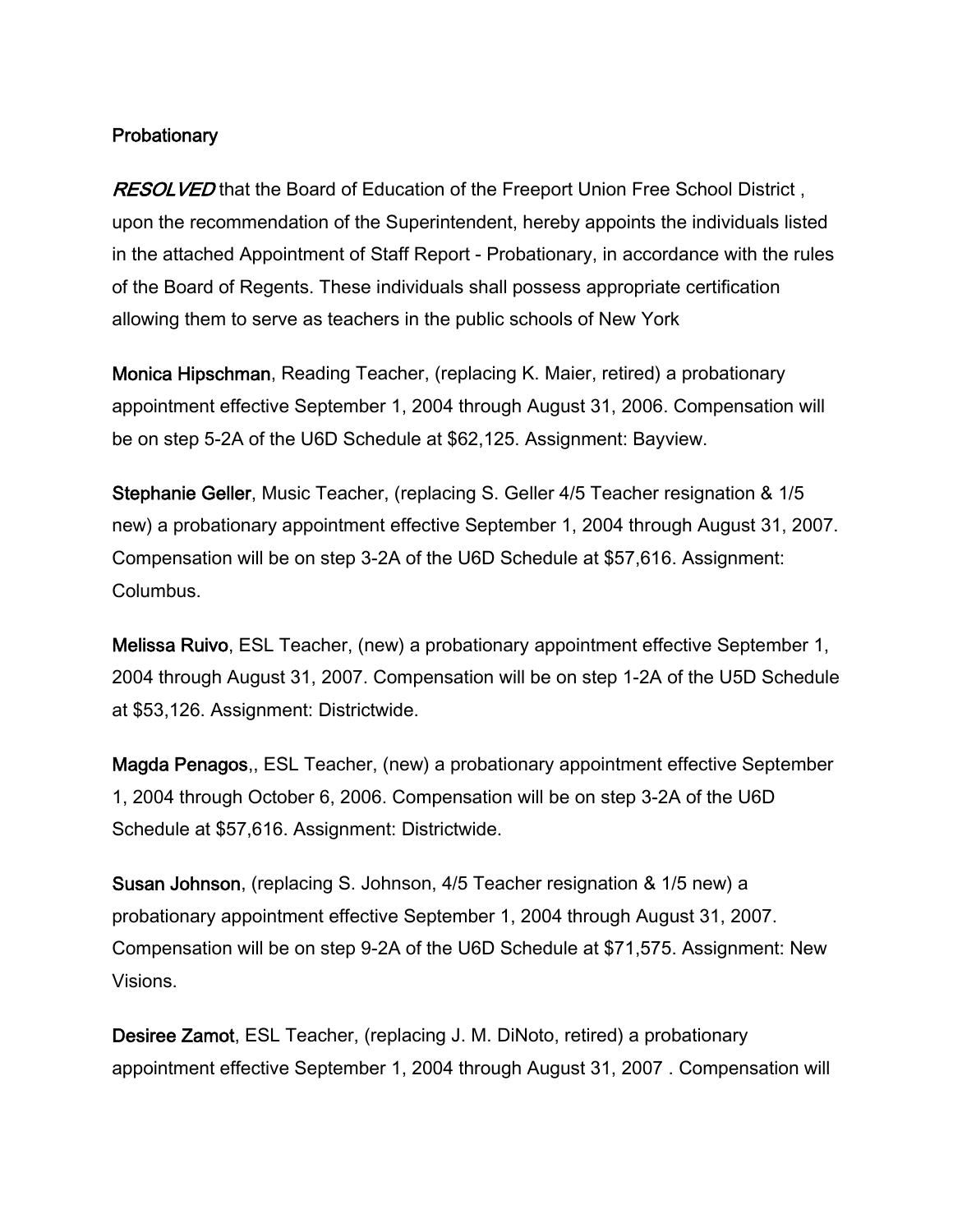be on step 1-2A of the U6D Schedule at \$53,126. Assignment: Atkinson

#### Temporary Instructional Appointments

BE IT RESOLVED that the Board of Education of the Freeport Union Free School District, upon the recommendation of the Superintendent, hereby appoints the individuals listed in the attached Appointment of Staff Report - Temporary, in accordance with the rules of the Board of Regents. These individuals shall possess appropriate certification allowing them to serve as teachers in the public schools of New York.

Linda Labocetta, Permanent Substitute, (replacing L. Lorenzetti, position ended) a temporary appointment effective September 1, 2004 through June 30, 2005. Compensation will be according to the Substitute Pay Rate at \$125 per day. Assignment: Columbus.

Blythe Earle, Permanent Substitute, (replacing B. Earle, position ended) a temporary appointment effective September 1, 2004 through June 30, 2005. Compensation will be according to the Substitute Pay Rate at \$125 per day. Assignment: Bayview.

Roberta Rizzo, Permanent Substitute, (replacing R. Rizzo, position ended) a temporary appointment effective September 1, 2004 through June 30, 2005. Compensation will be according to the Substitute Pay Rate at \$125 per day. Assignment: Atkinson.

Kathryn Muldowney, Permanent Substitute, (replacing D. Nezin, position ended) a temporary appointment effective September 1, 2004 through June 30, 2005. Compensation will be according to the Substitute Pay Rate at \$125 per day. Assignment: Atkinson.

Kim Fitzgerald, Permanent Substitute, (replacing K. Fitzgerald, position ended) a temporary appointment effective September 1, 2004 through June 30, 2005. Compensation will be according to the Substitute Pay Rate at \$125 per day.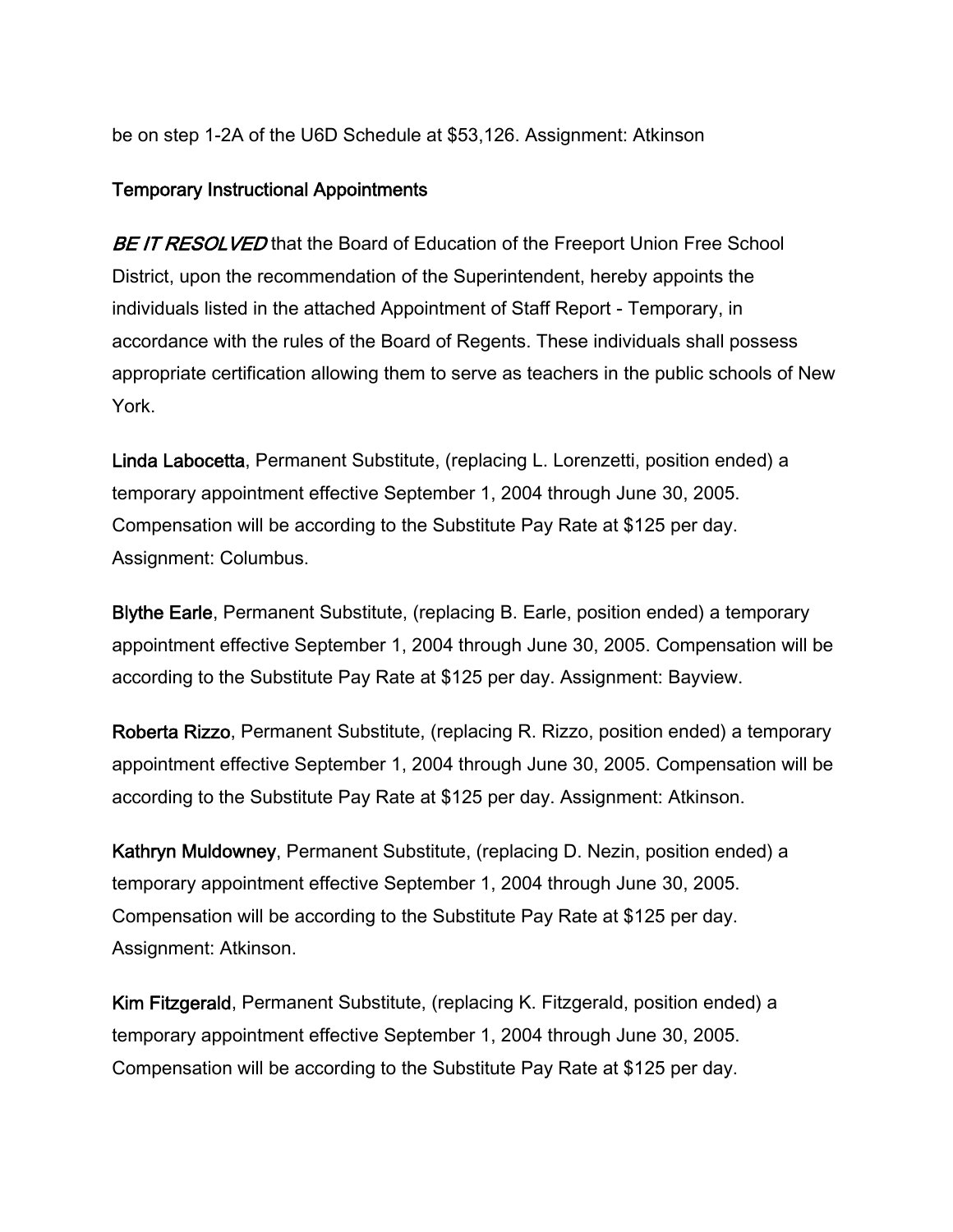Assignment: Columbus.

Meghan Walker, Permanent Substitute, (replacing M. Walker, position ended) a temporary appointment effective September 1, 2004 through June 30, 2005. Compensation will be according to the Substitute Pay Rate at \$125 per day. Assignment: Atkinson.

Elizabeth Piddoubny, Elementary Teacher, (replacing F. Epstein, LOA) a temporary appointment effective September 1, 2004 through June 30, 2005. Compensation will be on step 1-2A of the U6D Schedule at \$53,126. Assignment: Archer.

Donald Moore, Jr., Senior Instructor – JROTC Program, (replacing D. Moore, Grant) a temporary appointment effective July 1, 2004 through June 30, 2005. Compensation will be on step 21- 2E on the U6D Schedule at \$95,468. Assignment: FHS.

Sharon Brennan, Special Education Teacher, (replacing L. Barber, LOA) a temporary appointment effective September 1, 2004 through June 30, 2005. Compensation will be on step 2-1A of the U6D Schedule at \$46,961. Assignment: Bayview.

Elaine Schreibman, English Teacher, (replacing C. Marcus, LOA) a temporary appointment effective September 1, 2004 through June 30, 2005 . Compensation will be on step 3-2A of the U6D Schedule at \$57,616. Assignment: Dodd.

# Civil Service Category Appointments

BE IT RESOLVED that the Board of Education of the Freeport Union Free School District hereby appoints the individuals as listed in the attached Appointment of Staff Report - Civil Service, in accordance with Civil Service Rules and Regulation

Francisco Gomez, Groundskeeper, (replacing R. Sokol, termination) a probationary appointment effective July 1, 2004 for a period of 26 weeks upon Civil Service approval. Compensation will be according to the Custodial Salary Schedule at \$32,386.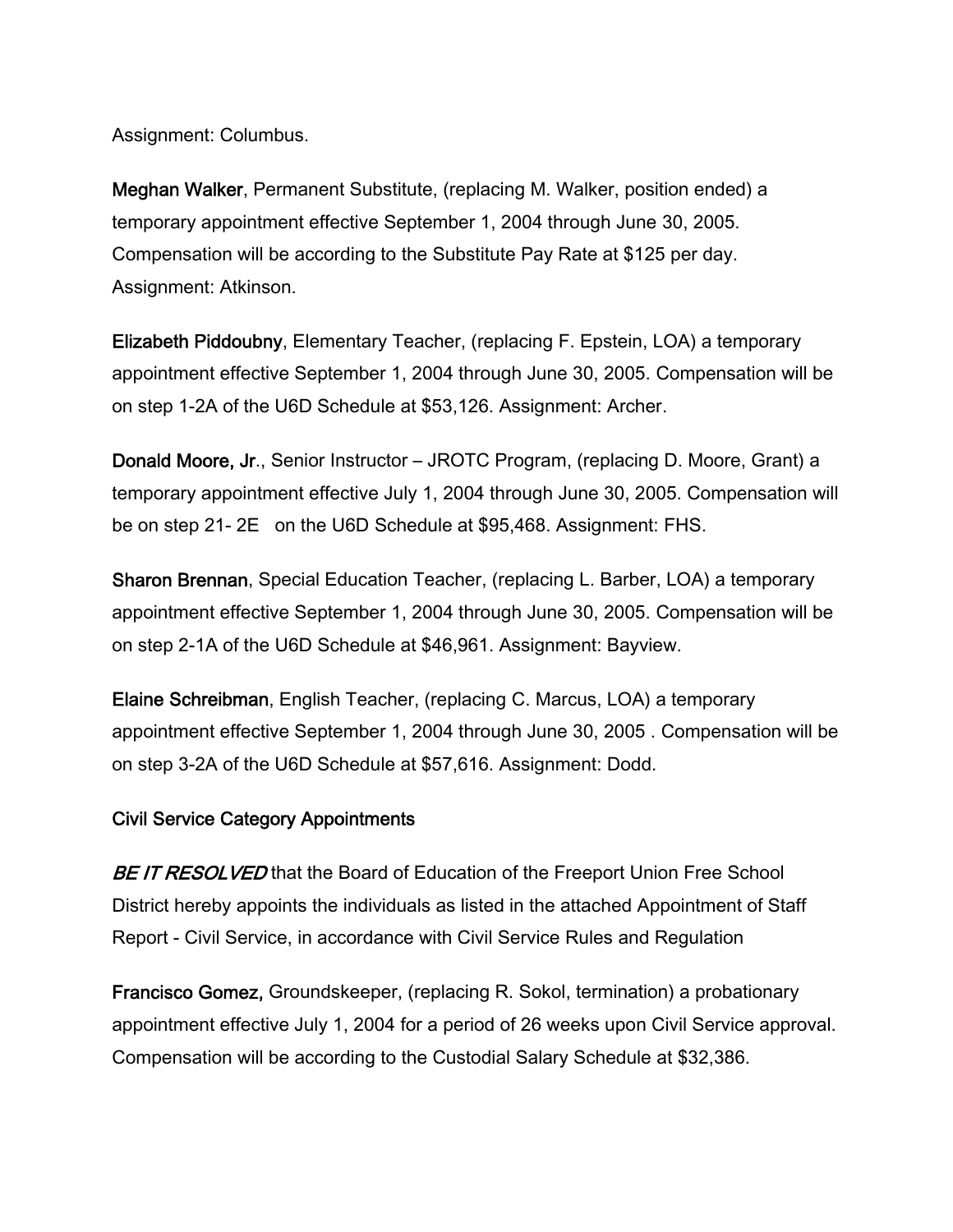Assignment: Districtwide.

The motion was seconded by Ms. McQuillan and unanimously carried: Ellerbe, McQuillan, Piñeyro and Raab.

(Ms. Coward had to step out of the room for a moment)

# Approval of CSE and PSE Meetings

Mr. Raab offered the following resolution for adoption:

RESOLVED that the Board of Education hereby accepts the minutes of the meetings of the committees on Special Education and Preschool Special Education for the following dates:

- May 17, 2004;
- May 19, 2004;
- May 21, 2004;
- May 24, 2004;
- May 25, 2004;
- May 26, 2004;
- May 28, 2004;
- June 4, 2004;
- June 8, 2004;
- June 7, 2004;
- June 8, 2004;
- June 9, 2004;
- June 10, 2004;
- June 15, 2004;
- June 16, 2004; and,
- June 23, 2004.

The motion was seconded by Mr. Ellerbe and unanimously carried: Coward, Ellerbe, McQuillan, Piñeyro and Raab.

# Extension of a Transportation Contract

Ms. McQuillan offered the following resolution for adoption: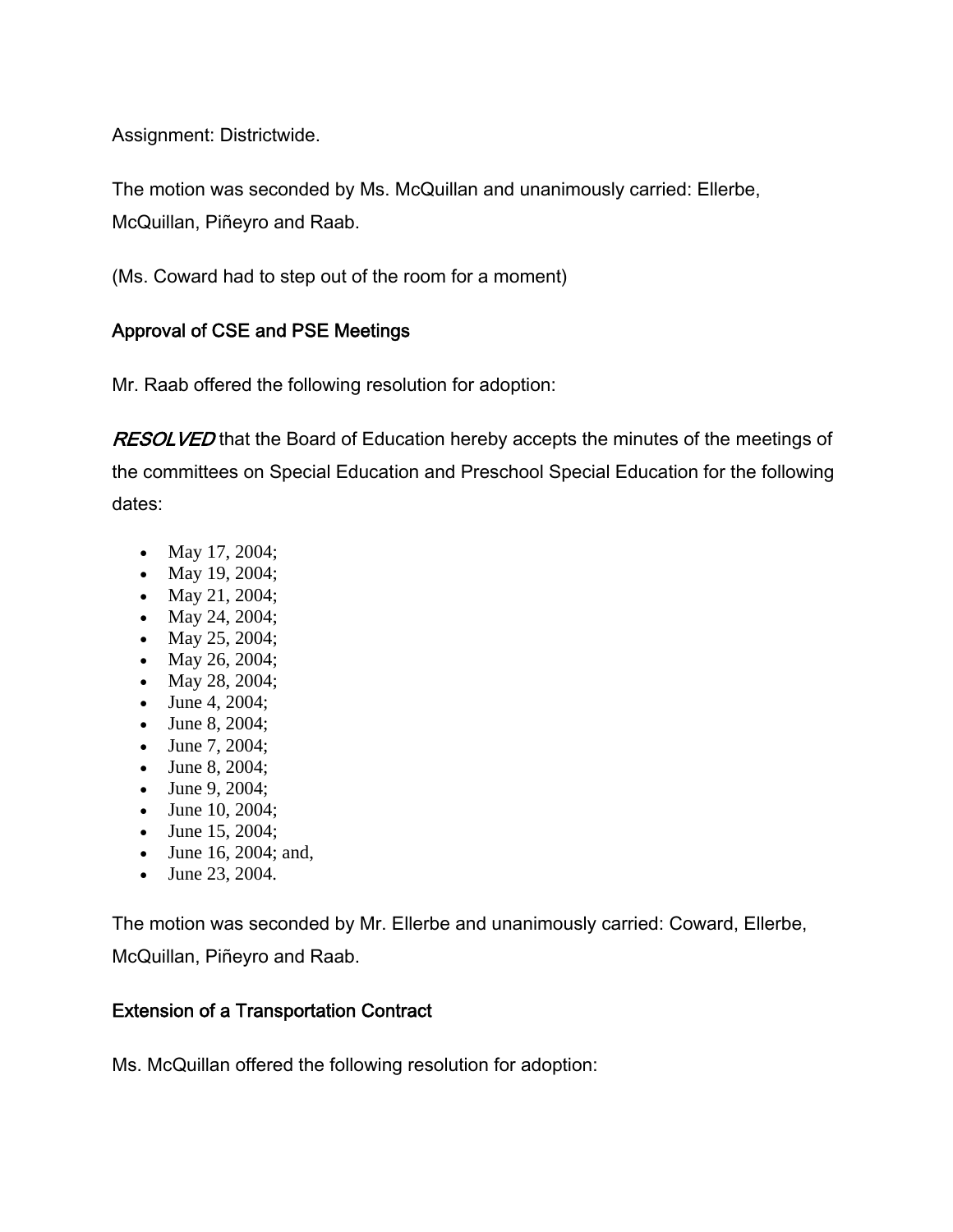BE IT RESOLVED by the Board of Education of the Freeport Union Free School District that the Extension of a Transportation Contract be hereby accepted as follows for the Atlantic/Courtesy Bus Company:

- 1. Five year contract extension
- 2. Contract extension, with an increase each year at C.P.I. or 4%, whichever is lower
- 3. Reinstate fuel as follows:
	- o Year one (2004-2005) 0 gallons
	- o Year two (2005-2006) 0 gallons
	- o Year three (2006-2007) 20,000 gallons
	- o Year four (2007-2008) 20,000 gallons
	- o Year five (2008-2009) 37,000 gallons
- 4. Matron and field trip costs to increase each year at C.P.I. or 4%, whichever is lower
- 5. No additional fuel of 2,100 gallons per additional vehicle that is added to the existing fleet
- 6. Continue to upgrade the fleet of buses

The motion was seconded by Mr. Raab and unanimously carried: Coward, Ellerbe, McQuillan, Piñeyro and Raab.

### Acceptance of Bids

Ms. McQuillan offered the following resolution for adoption:

BE IT RESOLVED that the Board of Education for the Freeport Union Free School District hereby awards the following bids as listed in the attached Bid Award Report for the following Bids:#521 Pizzeria Pizza, #522 Submarine/Hero Sandwich, # 523 Bagels

These Bids shall be awarded as recommended in the following bid recommendation, on an item by item basis, accepting the lowest responsible bid as per bid specifications, and reserving the right to increase or decrease quantities of each item as needed as per attached.

The motion was seconded by Mr. Ellerbe and unanimously carried: Coward, Ellerbe, McQuillan, Piñeyro and Raab.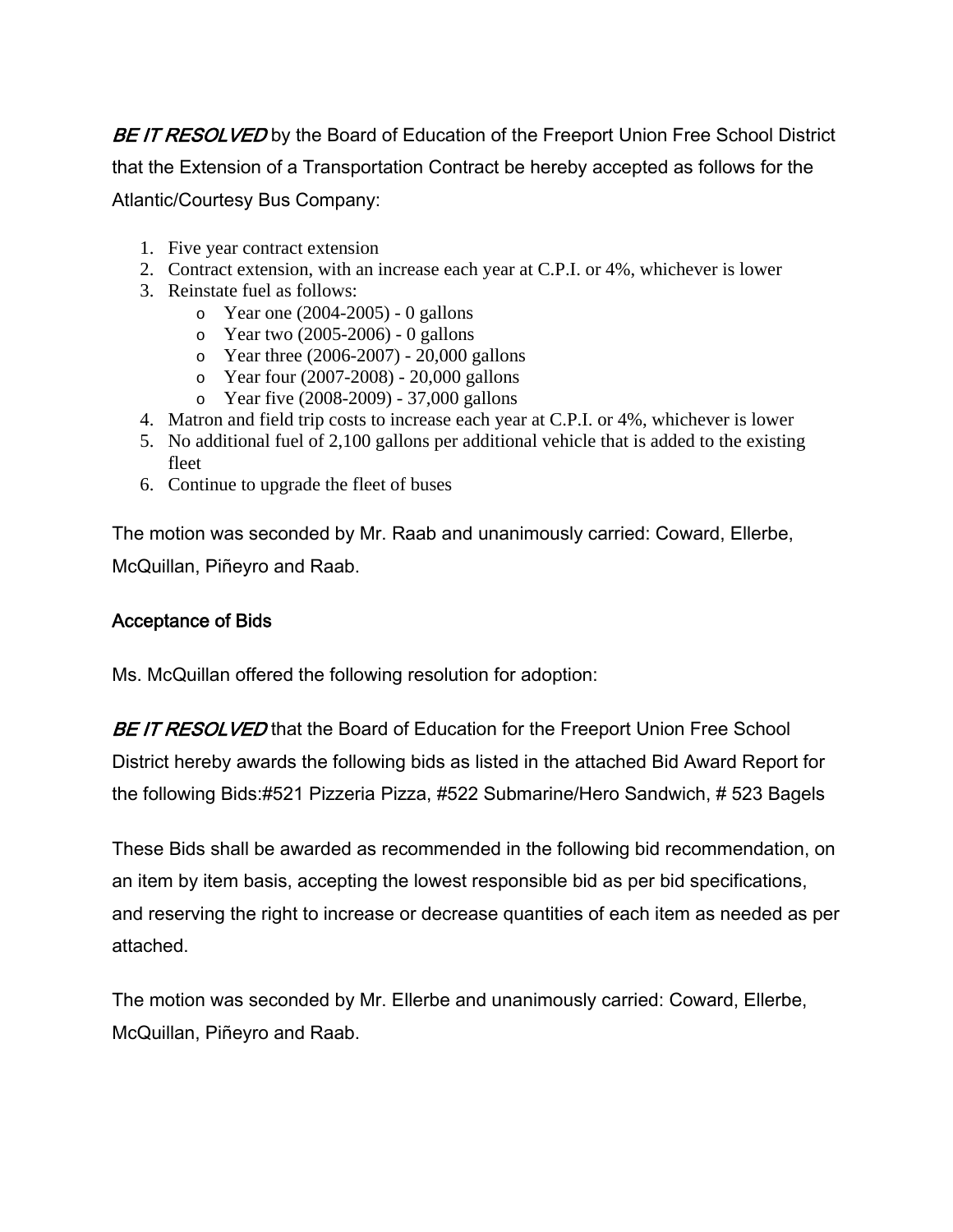# Acceptance of a Transportation Bid #524

Mr. Raab offered the following resolution for adoption:

BE IT RESOLVED that the Board of Education for the Freeport Union Free School District hereby awards the following bids as listed in the attached Bid Award Report.

This Bid shall be awarded as recommended, on an item by item basis, accepting the lowest responsible bid as per bid specifications, and reserving the right to increase or decrease quantities of each item as needed as per attached.

The motion was seconded by Ms. McQuillan and unanimously carried: Coward, Ellerbe, McQuillan, Piñeyro and Raab.

# Finance-Budget Transfer

Ms. McQuillan offered the following resolution for adoption:

BE IT HEREBY RESOLVED that the Board of Education of the Freeport Union Free School District hereby approves the budget transfers as listed in the attached Budget **Transfer** 

• **T 03/04-01** 

The motion was seconded by Ms. Coward and unanimously carried: Coward, Ellerbe, McQuillan, Piñeyro and Raab.

#### Executive Session

At 9:50 p.m., on a motion by Mr. Raab and seconded by Ms. McQuillan the Board adjourned to executive session for matters of personnel. The vote was unanimous: Coward, Ellerbe, McQuillan, Piñeyro and Raab.

At 11:10 p.m., on a motion by Mr. Ellerbe and a second by Mr. Raab, the Board returned to open session. The vote was: Coward, Ellerbe, McQuillan, Piñeyro and